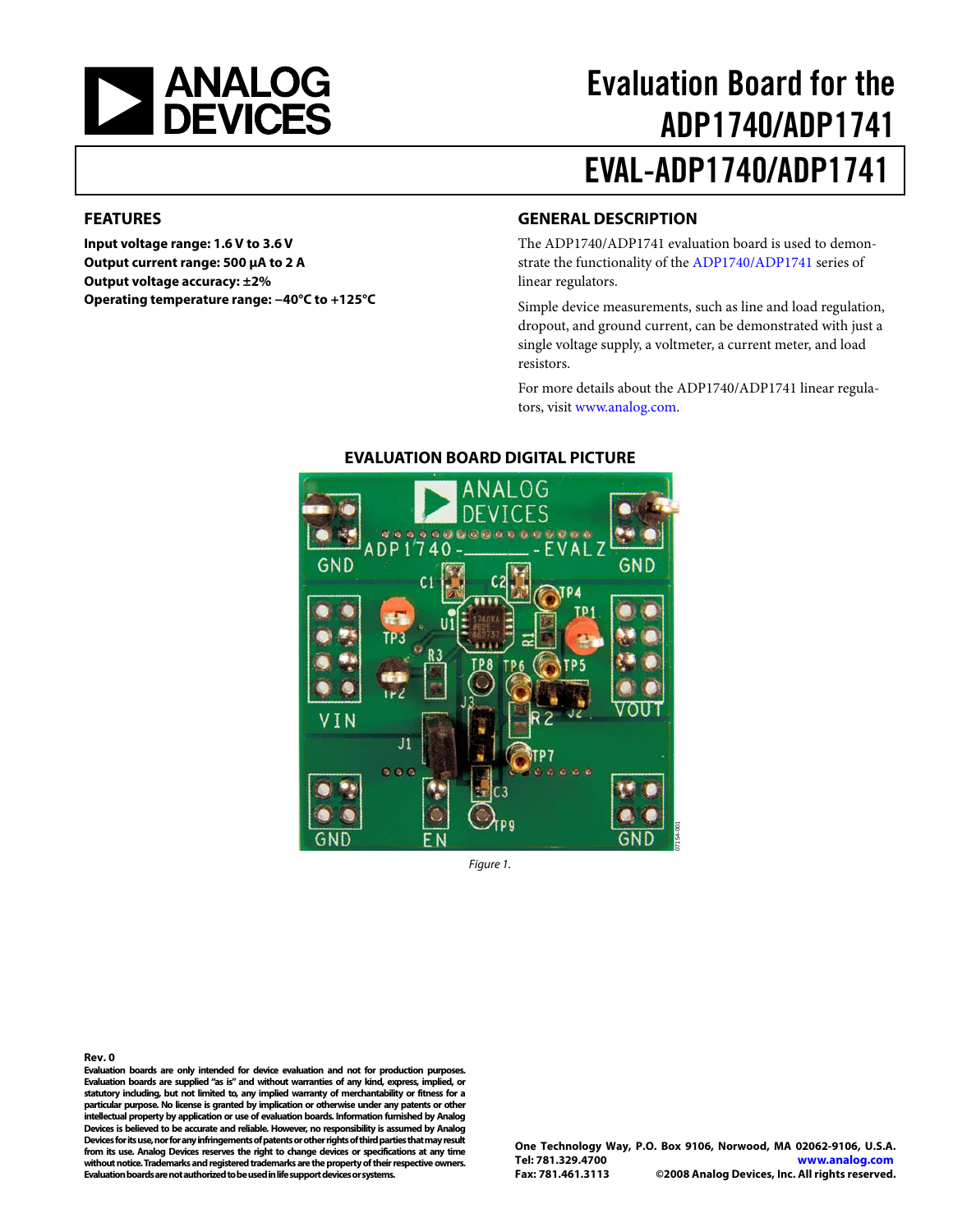### <span id="page-1-0"></span>**TABLE OF CONTENTS**

### **REVISION HISTORY**

11/08-Revision 0: Initial Version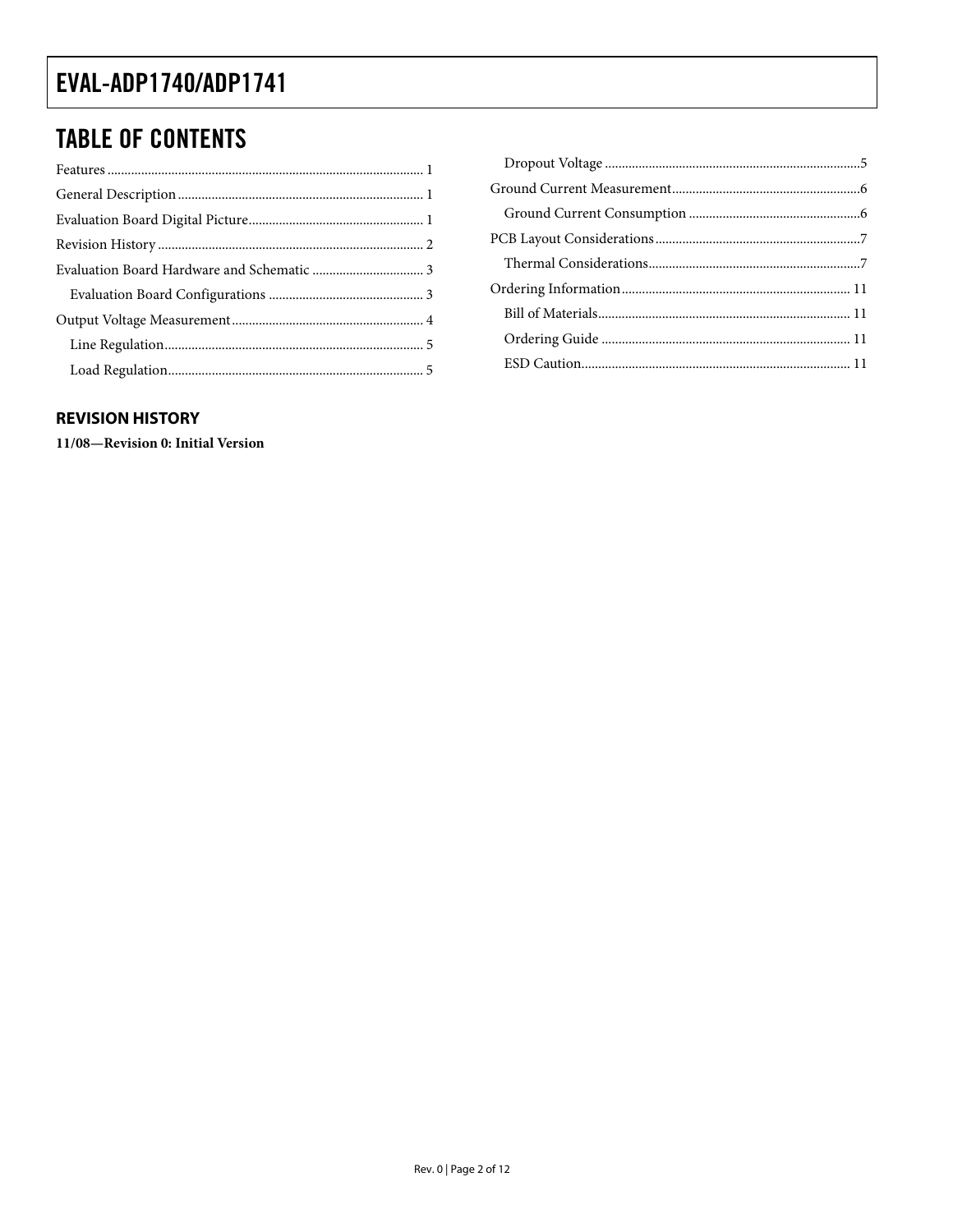### <span id="page-2-0"></span>EVALUATION BOARD HARDWARE AND SCHEMATIC

### **EVALUATION BOARD CONFIGURATIONS**

The ADP1740/ADP1741 evaluation boards are shipped with different components depending on which version is ordered.

Components common to all versions are C1, C2, C3, R3, J1, J2, and J3.

[Figure 2](#page-2-1) shows the schematic of this evaluation board configuration. [Table 1](#page-2-2) lists and describes the hardware components.



Figure 2. Evaluation Board Schematic

<span id="page-2-1"></span>**Table 1. Evaluation Board Hardware Components** 

<span id="page-2-2"></span>

| Component                       | <b>Function</b>             | <b>Description</b>                                                         |
|---------------------------------|-----------------------------|----------------------------------------------------------------------------|
| U1 <sup>1</sup>                 | Linear Regulator            | ADP1740 or ADP1741 Low Dropout Linear Regulator.                           |
| C <sub>1</sub>                  | <b>Input Capacitor</b>      | 4.7 µF Input Bypass Capacitor.                                             |
| C <sub>2</sub>                  | <b>Output Capacitor</b>     | 4.7 µF Output Capacitor. Required for stability and transient performance. |
| C <sub>3</sub>                  | <b>Soft Start Capacitor</b> | 10 nF Soft Start Capacitor.                                                |
| R <sub>1</sub> , R <sub>2</sub> | Output Voltage Set          | Not Installed.                                                             |
| R <sub>3</sub>                  | Pull-Up Resistor            | 100 k $\Omega$ Pull-Up Resistor for Power Good (PG).                       |
| J1                              | Jumper                      | Jumper Connects EN to VIN for Automatic Startup.                           |
| $_{\rm J2}$                     | Jumper                      | Jumper Connects SENSE to Vout (for ADP1740 only).                          |
| J3                              | Jumper                      | Jumper Connects Soft Start Capacitor C3.                                   |

<sup>1</sup> Component varies depending on the evaluation board model ordered.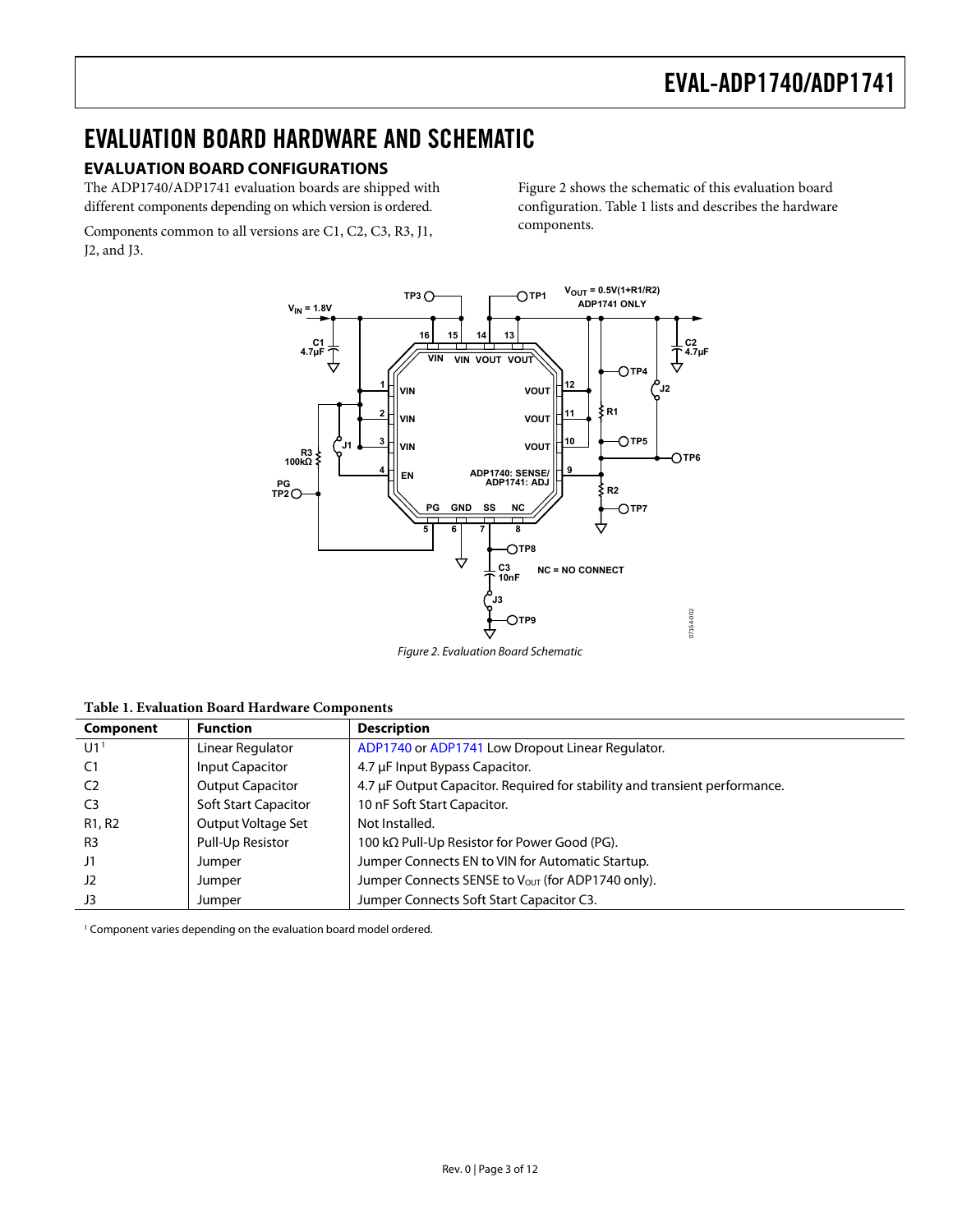### <span id="page-3-0"></span>OUTPUT VOLTAGE MEASUREMENT

[Figure 3](#page-3-1) shows how the evaluation board can be connected to a voltage source and a voltmeter for basic output voltage accuracy measurements. A resistor can be used as the load for the regulator.

Ensure that the resistor has a power rating adequate to handle the power expected to be dissipated across it. An electronic load can be used as an alternative. In addition, ensure that the voltage source can supply enough current for the expected load levels.

Follow these steps to connect to a voltage source and voltage meter:

- 1. Connect the negative terminal (−) of the voltage source to one of the GND pads on the evaluation board.
- 2. Connect the positive terminal (+) of the voltage source to the VIN pad of the evaluation board.
- 3. Connect a load between the VOUT pad and one of the GND pads.
- 4. Connect the negative terminal (−) of the voltmeter to one of the GND pads.
- 5. Connect the positive terminal (+) of the voltmeter to the VOUT pad.

The voltage source can now be turned on. If J1 is inserted (connecting EN to VIN for automatic startup), the regulator powers up.

If the load current is large, connect the voltmeter as close as possible to the output capacitor to reduce the effects of IR drops.



<span id="page-3-1"></span>Figure 3. Output Voltage Measurement Setup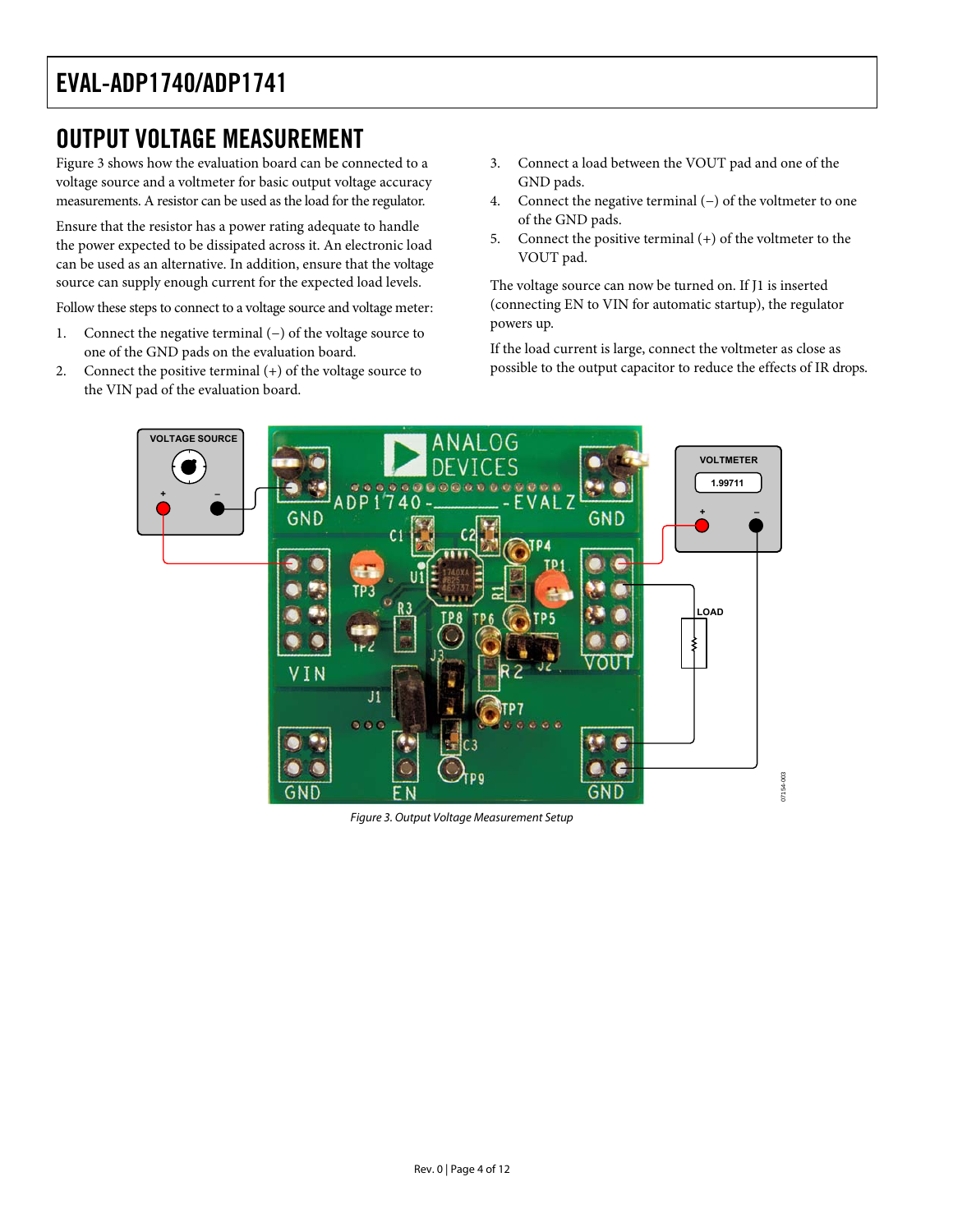### <span id="page-4-0"></span>**LINE REGULATION**

For line regulation measurements, the regulator output is monitored while its input is varied. For good line regulation, the output must change as little as possible with varying input levels.

To ensure that the device is not in dropout mode during this measurement,  $V_{IN}$  must be varied between  $V_{OUTNOM}$  + 0.4 V (or  $+$  1.6 V, whichever is greater) and  $V_{INMAX}$ . For example, for an [ADP1740](http://www.analog.com/ADP1740) with fixed 1.5 V output,  $V_{IN}$  needs to be varied between 1.9 V and 3.6 V. This measurement can be repeated under different load conditions. [Figure 4](#page-4-1) shows the typical line regulation performance of an ADP1740 with fixed 1.5 V output.

<span id="page-4-2"></span>

#### <span id="page-4-1"></span>**LOAD REGULATION**

For load regulation measurements, the output of the regulator is monitored while the load is varied. For good load regulation, the output must change as little as possible with varying loads.

<span id="page-4-3"></span>The input voltage must be held constant during this measurement. The load current can be varied from 500 μA to 2 A. [Figure 5](#page-4-2) shows the typical load regulation performance of an ADP1740 with fixed 1.5 V output for an input voltage of 1.9 V.



### **DROPOUT VOLTAGE**

Dropout voltage can be measured using the configuration shown in [Figure 3](#page-3-1). Dropout voltage is defined as the input-tooutput voltage differential when the input voltage is set to the nominal output voltage. This applies only for output voltages above 1.6 V. Dropout voltage increases with larger loads.

For more accurate measurements, use a second voltage meter to monitor the input voltage across the input capacitor. The input supply voltage may need to be adjusted to account for IR drops, especially if large load currents are used. [Figure 6](#page-4-3) shows a typical curve of dropout voltage measurements with different load currents.



Figure 6. Dropout Voltage vs. Load Current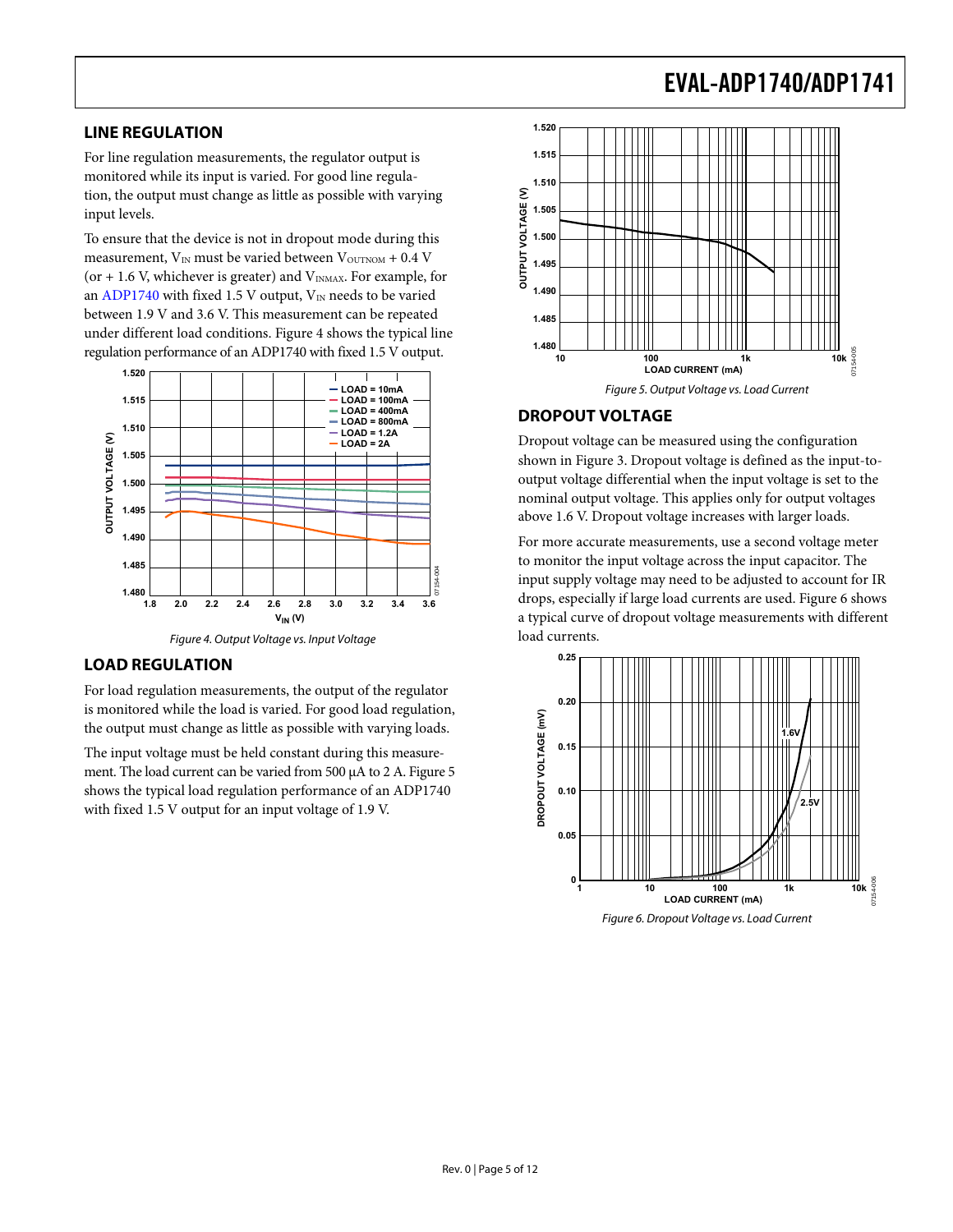### <span id="page-5-0"></span>GROUND CURRENT MEASUREMENT

[Figure 8](#page-5-1) shows how the evaluation board can be connected to a voltage source and an ammeter for ground current measurements. A resistor can be used as the load for the regulator. Ensure that the resistor has a power rating adequate to handle the power expected to be dissipated across it. An electronic load can be used as an alternative. Ensure that the voltage source used can supply enough current for the expected load levels.

Follow these steps to connect to a voltage source and ammeter:

- 1. Connect the positive terminal (+) of the voltage source to the VIN pad on the evaluation board.
- 2. Connect the positive terminal (+) of the ammeter to one of the GND pads of the evaluation board.
- 3. Connect the negative terminal (−) of the ammeter to the negative (−) terminal of the voltage source.
- 4. Connect a load between the VOUT pad of the evaluation board and the negative (−) terminal of the voltage source.

<span id="page-5-2"></span>The voltage source can now be turned on. If J1 is inserted (EN is connected to VIN for automatic startup), the regulator powers up.

#### **GROUND CURRENT CONSUMPTION**

Ground current measurements can determine how much current the internal circuits of the regulator are consuming while the circuits perform the regulation function. To be efficient, the regulator needs to consume as little current as possible. Typically, the regulator uses the maximum current when supplying its largest load level (2 A). [Figure 7](#page-5-2) shows the typical ground current consumption for various load levels at  $V_{\text{IN}} = 1.9$  V. When the device is disabled (EN = GND), ground current drops to less than 2 μA.





<span id="page-5-1"></span>Figure 8. Ground Current Measurement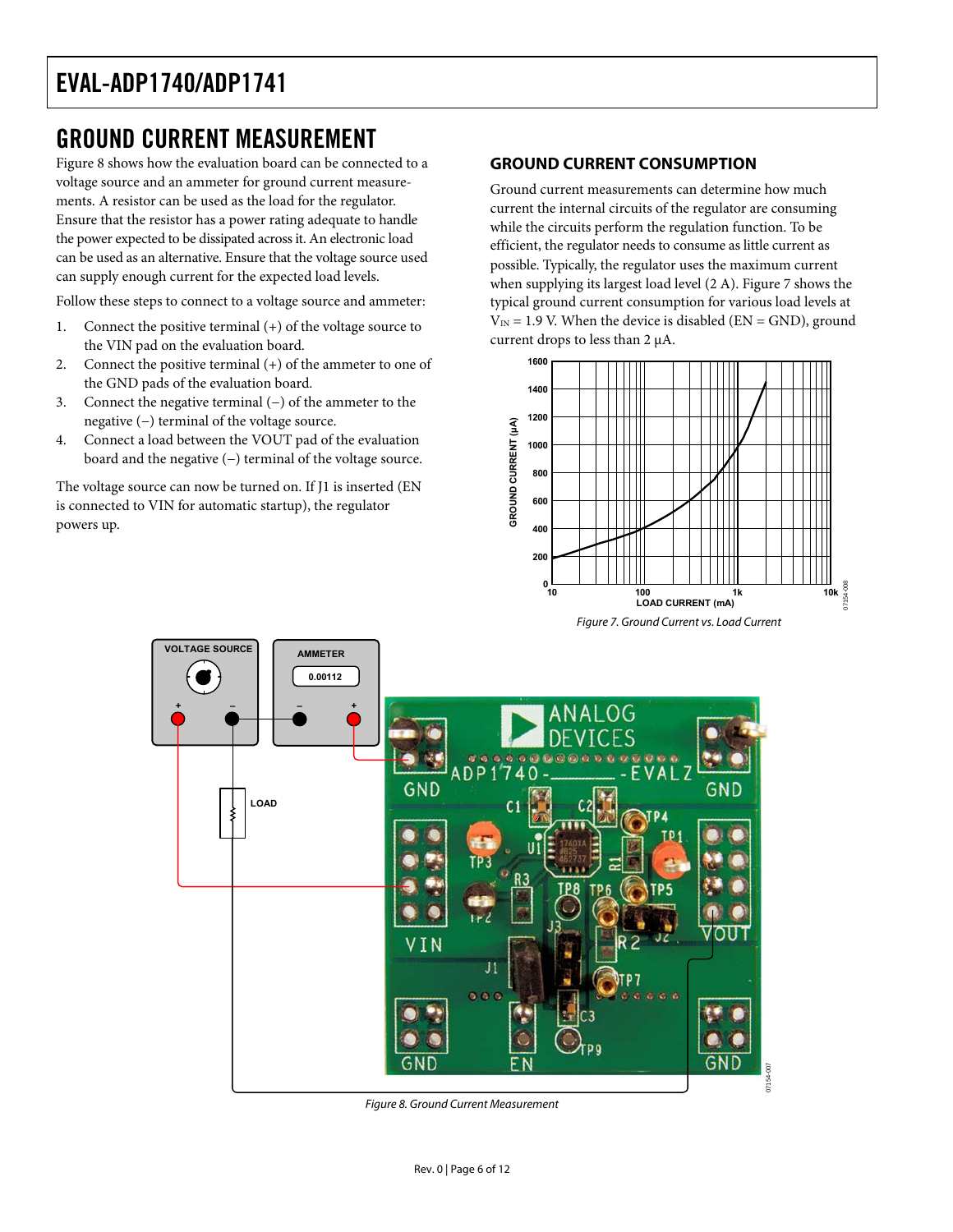### <span id="page-6-0"></span>PCB LAYOUT CONSIDERATIONS

Heat dissipation from the package can be improved by increaseing the amount of copper attached to the pins of the ADP1740/ ADP1741. However, as shown in [Table 2](#page-6-1), a point of diminishing returns is eventually reached, beyond which an increase in the copper size does not yield significant heat dissipation benefits.

Here are a few general tips when designing PCBs:

- Place the input capacitor as close as possible to the VIN and GND pins.
- Place the output capacitor as close as possible to the VOUT and GND pins.
- Place the soft start capacitor close to the SS pin.
- Connect the load as close as possible to the VOUT and SENSE pins [\(ADP1740](http://www.analog.com/adp1740)) or to the VOUT and ADJ pins [\(ADP1741](http://www.analog.com/adp1741)).

Use of 0603 or 0805 size capacitors and resistors achieves the smallest possible footprint solution on boards where area is limited.



<span id="page-6-2"></span><span id="page-6-1"></span>Figure 9. Typical Board Layout, Top Side



Figure 10. Typical Board Layout, Bottom Side

### **THERMAL CONSIDERATIONS**

To guarantee reliable operation, the junction temperature of the ADP1740/ADP1741 must not exceed 125°C. To ensure that the junction temperature stays below this maximum value, the user needs to be aware of the parameters that contribute to junction temperature changes. These parameters include ambient temperature, power dissipation in the power device, and thermal resistance between the junction and ambient air ( $\theta_{JA}$ ). The  $\theta_{JA}$ value is dependent on the package assembly compounds used and the amount of copper to which the GND pins of the pack-age are soldered on the PCB. [Table 2](#page-6-1) shows typical  $\theta_{JA}$  values of the 16-lead LFCSP for various PCB copper sizes. [Table 3](#page-6-2) shows the typical  $\Psi_{JB}$  value of the 16-lead LFCSP.

#### Table 2. Typical θ<sub>JA</sub> Values

| Copper Size (mm <sup>2</sup> ) | $\theta_{JA}$ (°C/W), LFCSP |
|--------------------------------|-----------------------------|
| 0 <sup>1</sup>                 | 130                         |
| 100                            | 80                          |
| 500                            | 69                          |
| 1000                           | 54                          |
| 6400                           | 42                          |

1 Device soldered to minimum size pin traces.

#### Table 3. Typical Ψ<sub>B</sub> Values

| Copper Size (mm <sup>2</sup> ) | $\Psi_{JB}$ (°C/W) @ 1 W |  |
|--------------------------------|--------------------------|--|
| 100                            | 32.7                     |  |
| 500                            | 31.5                     |  |
| 1000                           | 25.5                     |  |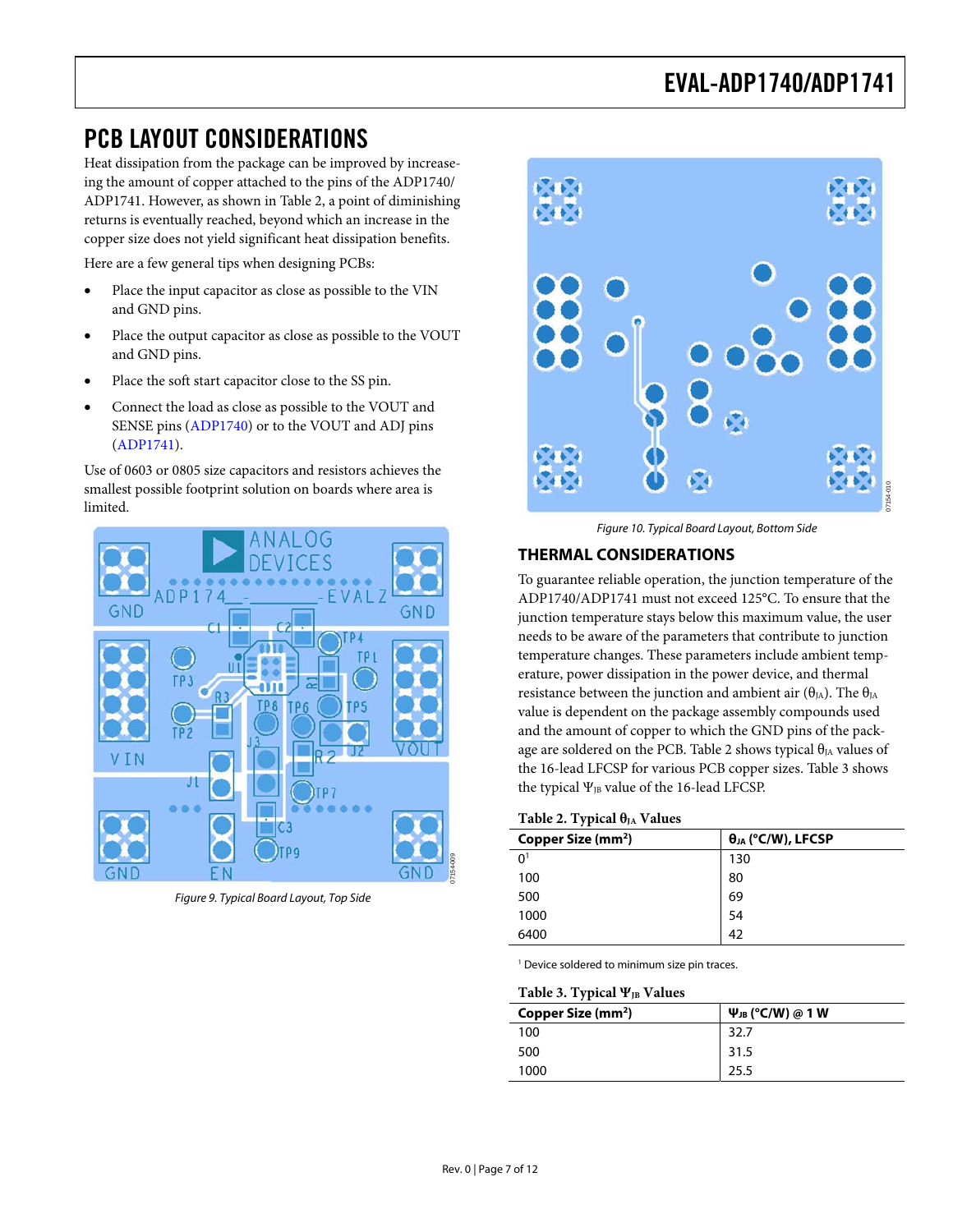The junction temperature of the ADP1740/ADP1741 can be calculated from the following equation:

$$
T_J = T_A + (P_D \times \theta_{JA})
$$
 (1)

where:

*TA* is the ambient temperature.

 $P<sub>D</sub>$  is the power dissipation in the die, given by

$$
P_D = [(V_{IN} - V_{OUT}) \times I_{LOAD}] + (V_{IN} \times I_{GND}) \tag{2}
$$

where:

*VIN* and *VOUT* are the input and output voltages, respectively. *ILOAD* is the load current.

*IGND* is the ground current.

Power dissipation due to ground current is quite small and can be ignored. Therefore, the junction temperature equation can be simplified as follows:

$$
T_J = T_A + \{ [(V_{IN} - V_{OUT}) \times I_{LOAD}] \times \theta_{JA} \}
$$
\n(3)

As shown in Equation 3, for a given ambient temperature, inputto-output voltage differential, and continuous load current, a minimum copper size requirement exists for the PCB to ensure that the junction temperature does not rise above 125°C. [Figure 11](#page-7-0) through [Figure 16](#page-8-0) show junction temperature calculations for different ambient temperatures, load currents,  $V_{IN}$  to  $V_{OUT}$ differentials, and areas of PCB copper.

<span id="page-7-0"></span>



Figure 14. 6400 mm<sup>2</sup> of PCB Copper,  $T_A = 50^{\circ}$ C, LFCSP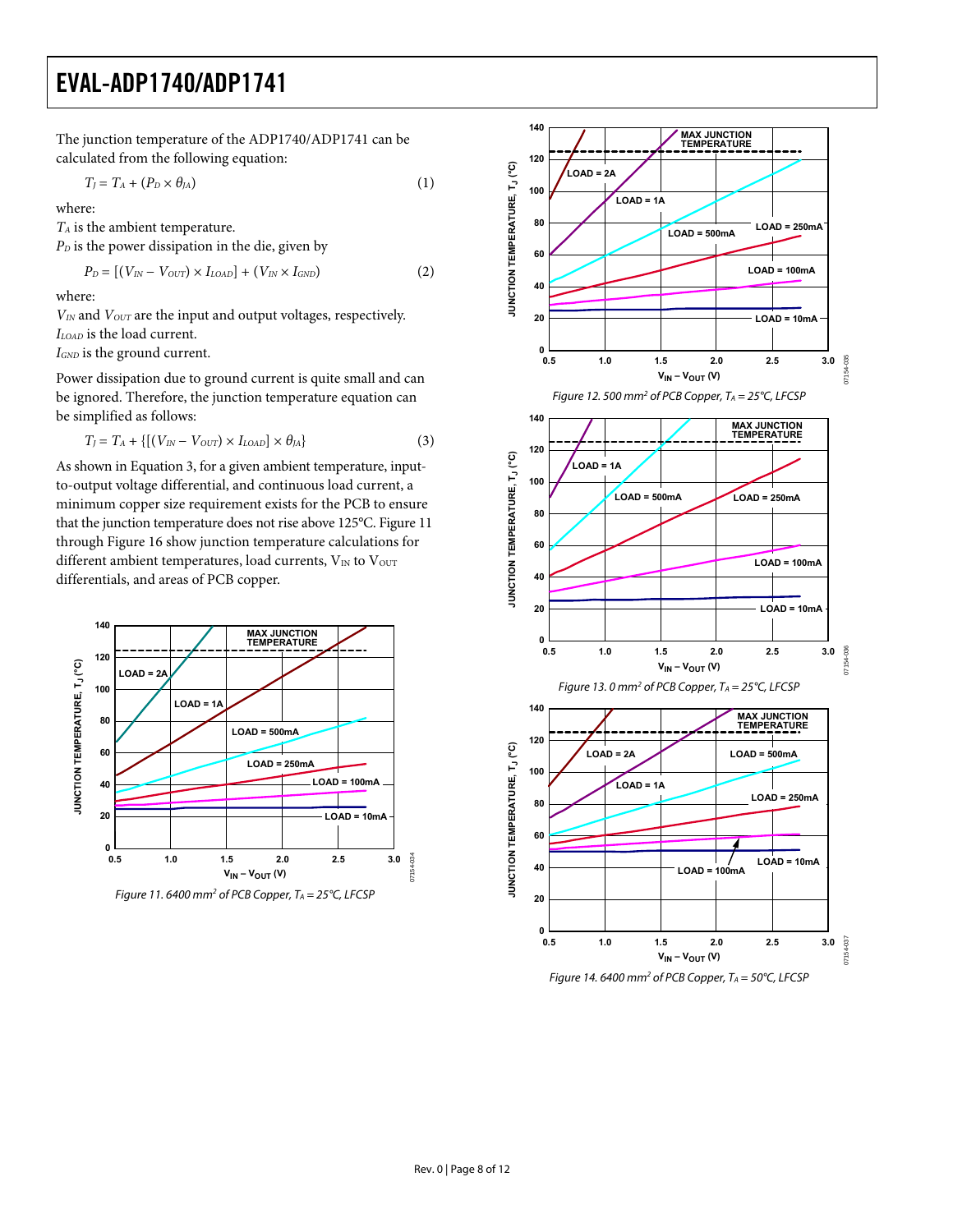<span id="page-8-0"></span>

In cases where the board temperature is known, the thermal characterization parameter,  $\Psi_{JB}$ , can be used to estimate the junction temperature rise. Maximum junction temperature  $(T_J)$ is calculated from the board temperature  $(T_B)$  and power dissipation  $(P_D)$  using the following formula:

$$
T_J = T_B + (P_D \times \Psi_{JB})
$$
 (4)

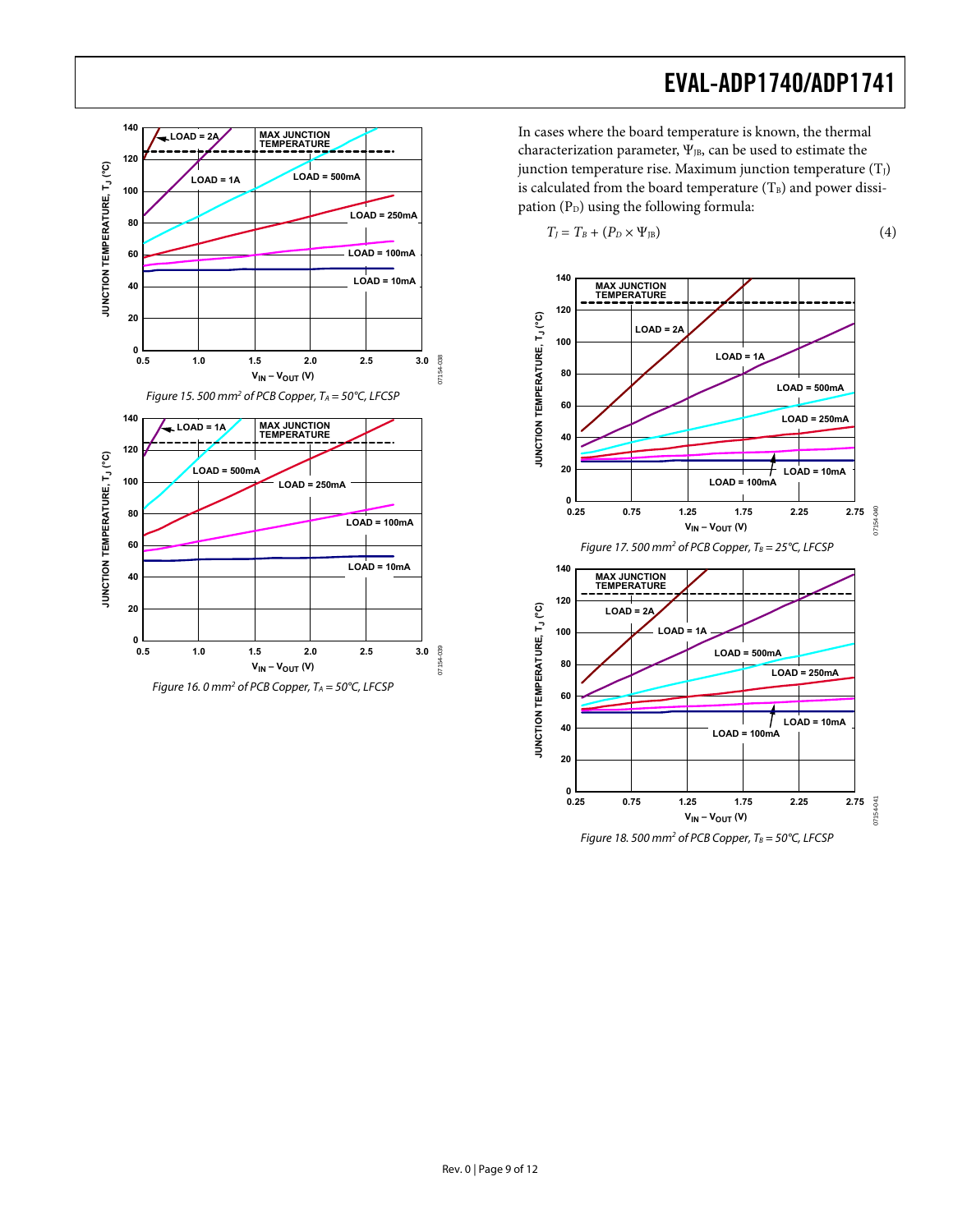

Figure 19. 1000 mm<sup>2</sup> of PCB Copper,  $T_B = 25^{\circ}$ C, LFCSP



Figure 20. 1000 mm<sup>2</sup> of PCB Copper,  $T_B = 50^{\circ}$ C, LFCSP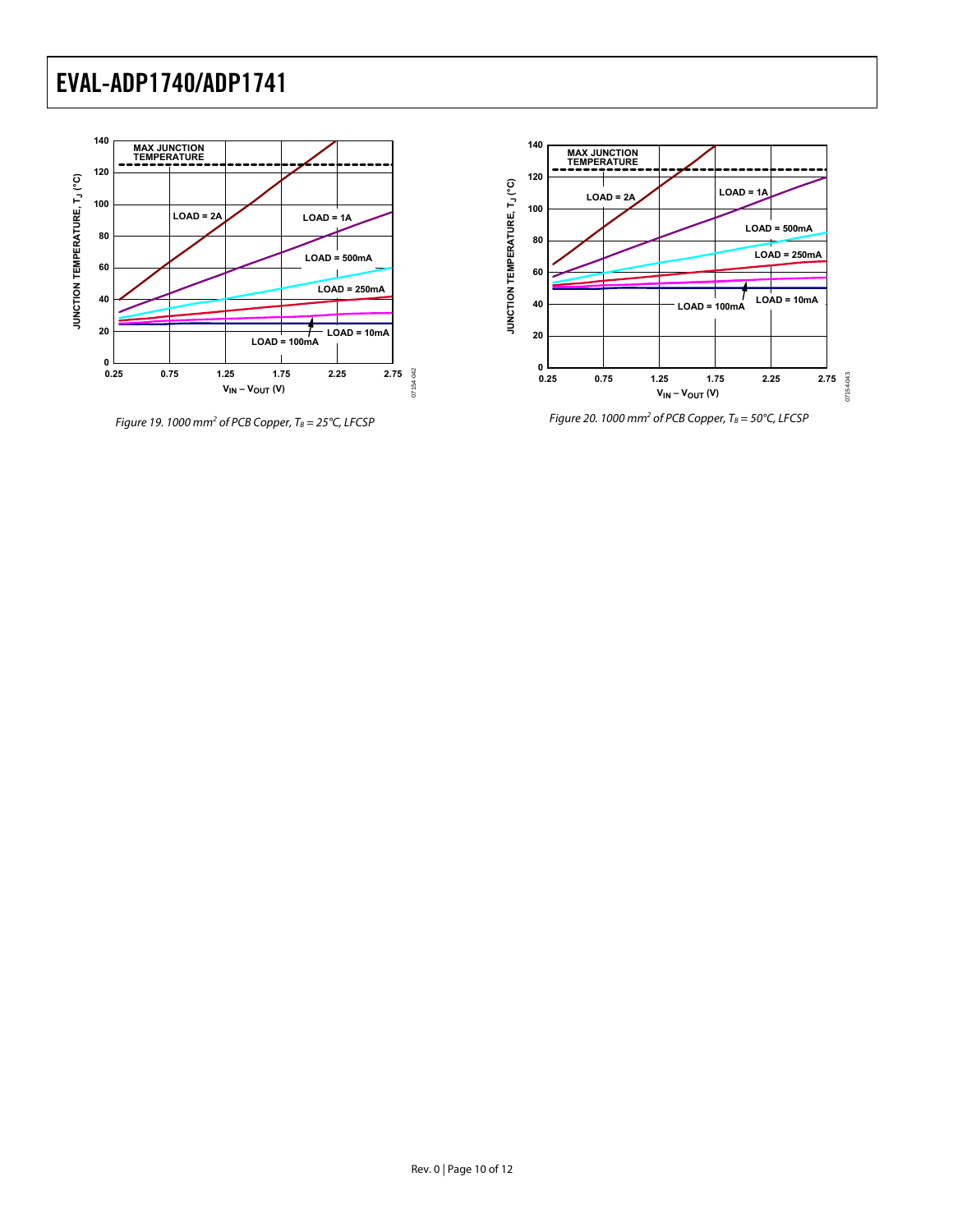### <span id="page-10-0"></span>ORDERING INFORMATION

### **BILL OF MATERIALS**

#### **Table 4. Components Listing**

| Qty | <b>Reference Designator</b>     | <b>Description</b>                        | <b>Manufacturer/Vendor</b> | <b>Vendor Part No.</b> |
|-----|---------------------------------|-------------------------------------------|----------------------------|------------------------|
|     | C1.C2                           | Capacitor, MLCC, 4.7 µF, 6.3 V, 0805, X5R | Murata or equivalent       | GRM219R61A475KE34      |
|     | C <sub>3</sub>                  | Capacitor, MLCC, 0.01 µF, 50 V, 0603, X5R | Murata or equivalent       | GRM188R71H103KA01      |
|     | J1, J2, J3                      | Header, single, STR, 2 pins               | Digi-Key Corp.             | S1012E-36-ND           |
|     | R <sub>3</sub>                  | Resistor, 100 k $\Omega$ , 0.10 W, 0603   | Vishay or equivalent       | CRCW0603100KFKEA       |
|     | R <sub>1</sub> , R <sub>2</sub> | Resistor, 0.10 W, 0603                    | Vishay or equivalent       | Not installed          |
|     | U1                              | IC, LDO regulator                         | Analog Devices, Inc.       | ADP1741ACPZ-R7         |
|     |                                 |                                           |                            | ADP1740ACPZ-1.5-R7     |

#### **ORDERING GUIDE**

| Model                          | Output<br>Voltage (V) | <b>Description</b>                            |
|--------------------------------|-----------------------|-----------------------------------------------|
| ADP1740-1.5-EVALZ <sup>1</sup> | 1.5                   | Fixed 1.5 V Output<br><b>Evaluation Board</b> |
| ADP1741-FVAI 7 <sup>1</sup>    | Adjustable            | Adjustable Output<br><b>Evaluation Board</b>  |

 $1 Z =$  RoHS Compliant Part.

### **ESD CAUTION**



ESD (electrostatic discharge) sensitive device. Charged devices and circuit boards can discharge<br>without detection. Although this product features<br>patented or proprietary protection circuitry, damage may occur on devices subjected to high energy ESD. Therefore, proper ESD precautions should be taken to avoid performance degradation or loss of functionality.